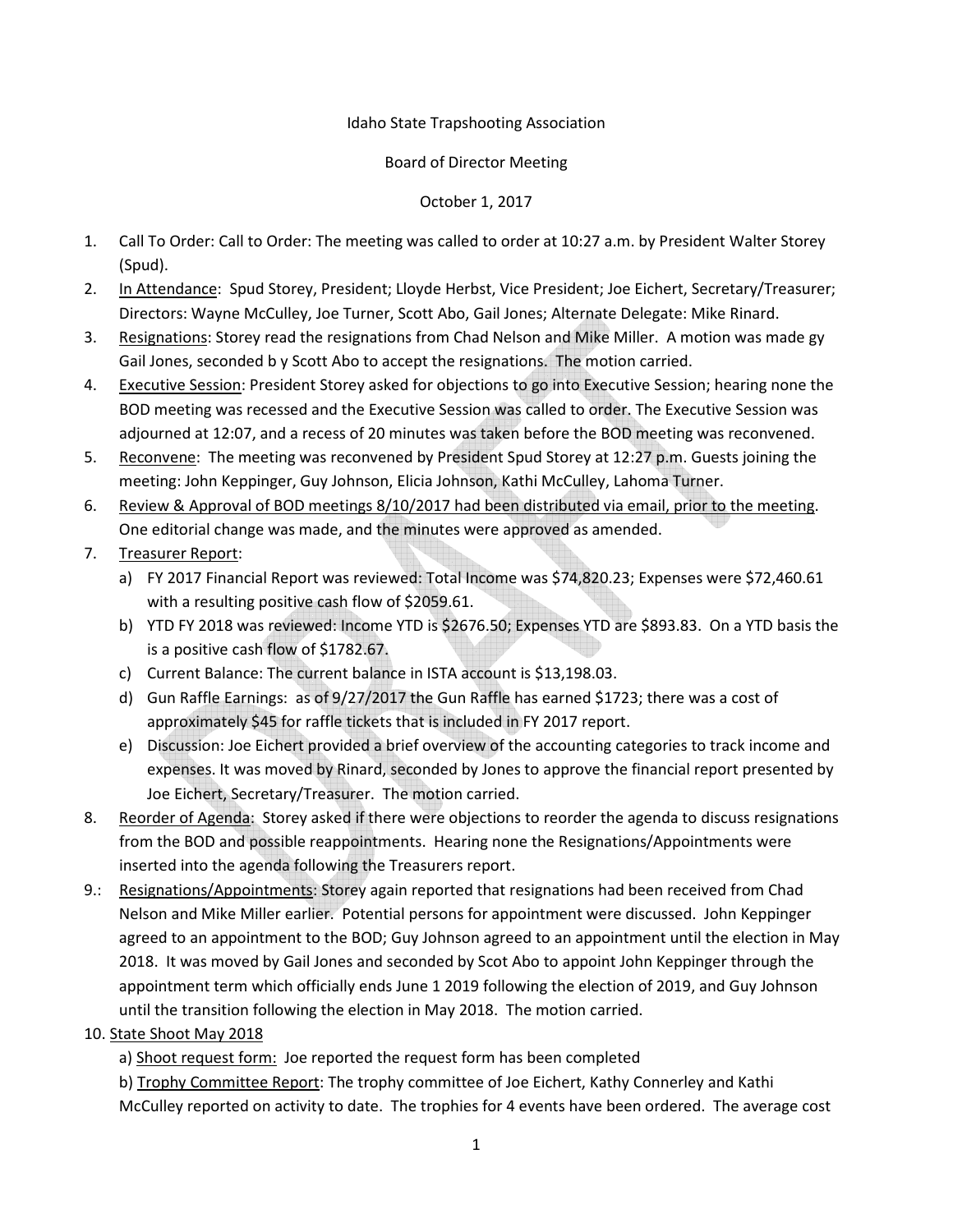per event is about \$400 at this time. The committee expects to come under budget. Kathy Connerley reported that the ATA has eliminated the requirement to have trophies to be eligible to receive points. Kathy Key notified Spud that points will be earned automatic for three places in all categories. They will start giving points for scores not trophies. The final rule for this is on the ATA website. The trophy committee recommends leaving the trophy package as approved at the last meeting and buying pins for all the R/U category trophies when possible. This will be cost effective and allow the ISTA to determine how best to incorporate the new rule into their program. The committee report was accepted by the BOD.

 c) Attendance pins: Joe Turner agreed to obtain the attendance pins. It was moved, seconded and passed to authorize a budget of up to \$500.

 d) State Team Pins: Spud reported that because of the messed up state team pins the past 3 years, and the interactions and support received from Tilden Trophies, he has already committed that Tilden will be the vendor for the 2017 pins and receive a full page ad at no cost. It was moved, seconded and approved to ratify Spud's decision.

 f) Silent Auction: Kathy reported on the silent auction, pointing out the working sheet with contributions. She suggested that all members of the BOD seek donations from individuals, clubs, businesses etc and email Joe of any donations. She hopes to get at least 20 items with a value of \$50 or more. She said she would help Joe send requests for donations to each club in the near future. The report on the auction was accepted.

 g) Program Development: Kathy reported that she has received information about program costs from WA, and also the working file from last years program from Bob McClendon. She will coordinate the program development. Rinard suggested looking at the WA PITA program, because it was so well done. He will bring a copy to Spud.

 h) Boise Gun Club Proposed Target Price: Spud reported that he had an email bid for target price for the 2018 shoot at \$0.225./target. This is the same price offered for the last 2 years. It was moved by Joe Eichert, seconded by Scott Abo to accept the price, pending completion of the contract. The motion carried.

i) Limiting Length of the Annual Meeting: Wayne McCulley suggested the BOD consider limiting the meeting to 45-60 minutes, and recessing if all business is not completed. He stated that it is unfair to the host club, and to guests and shooters to have prolonged meetings. Kathy reported that prior to the conflict in the state, meetings lasted between 45-90 minutes. She also suggested methods to streamline voting of proposals and elections, with counting the ballets after the meeting to shorten the meeting. Scott Abo moved, Mike Rinard seconded that the meeting be limited to 1 hour, and recess if more time is needed, to reconvene after shooting is completed for the day. The motion carried.

 j) Steel/Connerley Draw Score Proposal: Spud presented the Steel/Connerley proposal. Discussion followed. Kathy Connerley stated that she had already gave \$750 for quilt proceeds to the general fund, and adopting the proposal directs the funds to the proposed draw score. It was moved by Gail Jones, seconded by Scott Abo to designate the \$750 to the draw score as proposed by

Steele/Connerley and to approve the addition of the draw score in the program. The motion carried. l) Lewis Purse Added Money/Other Added Money: Increasing added money &/or developing a Lewis Purse Added Money option was discussed, with no final decision. This will be place on agenda for the next meeting.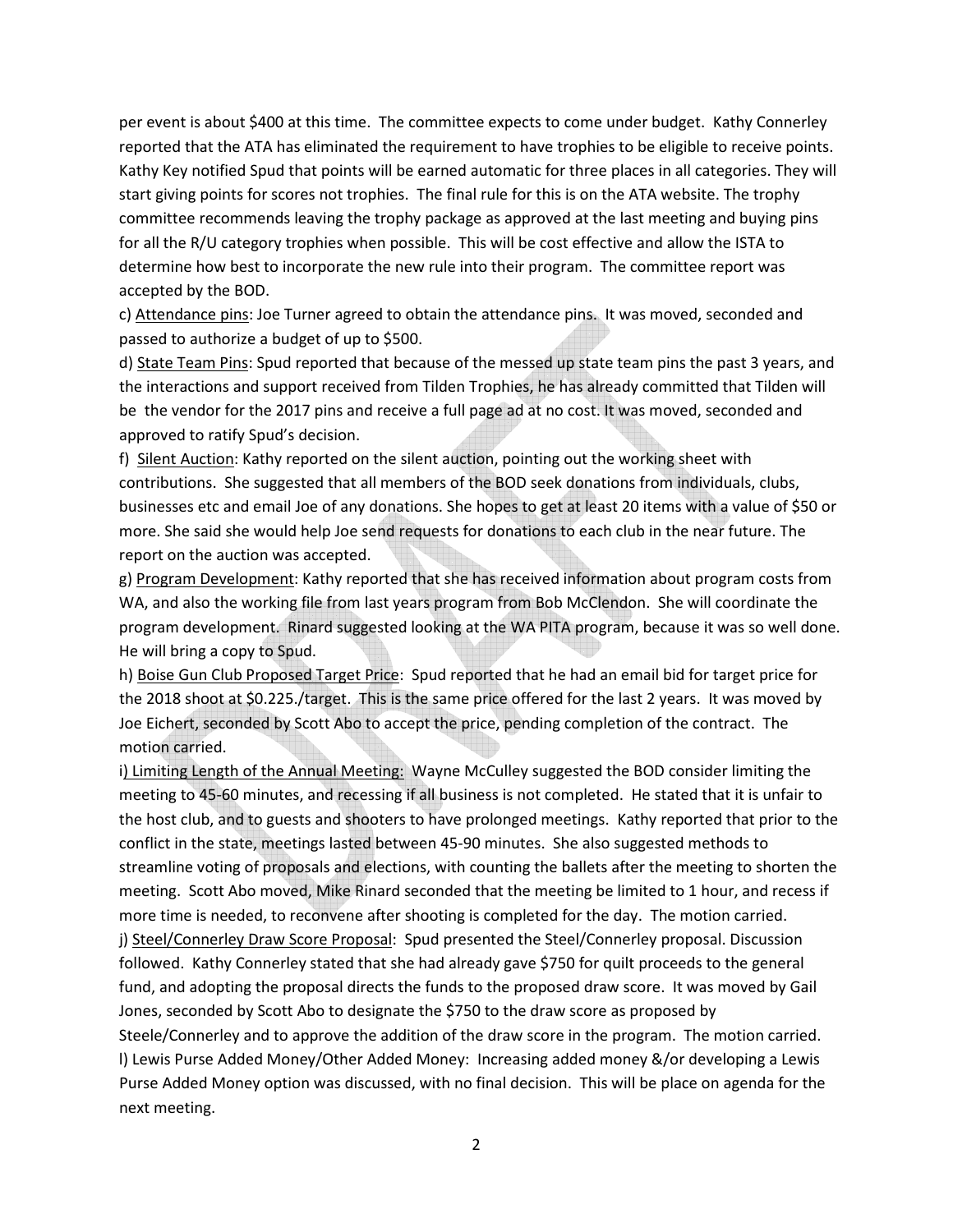m) Social Activities: Spud indicated that he would like to see the program include more social activities to improve the experience for the shooter. Kathi McCulley, Kathy Connerley, Elicia Johnson all agreed to help with this. Tentatively there will be a spaghetti/lasagna dinner, a no host appetizer event and possibly a steak dinner on Sunday. The BOD will approach Dale Hamm of Boise to see if he would help with the steak dinner. Monies for these events have not been appropriated, and some monies may be donated by BOD or other friends of the ISTA.

## n) AD/Sponsor List: the Ad/sponsor/Auction list was reviewed.

 1) Some omissions were noted and will be corrected. (Ie Baker Trucking/Rinard ad money received.

 2) Wayne McCulley suggested contacting Jackson Oil, asking for 9 \$50 gas cards, and giving them a full page ad in return. A draw score would be used to distribute the cards. He and Joe Turner will pursue the idea. (following the meeting Sue Brayman volunteered to do this on behalf of the BOD because she has a contact)

 3) Rinard reported he had been working with Les Schab to get them to sponsor an event. He stated that the contact is in Boise. Joe Turner will follow up on this effort because he is local.

4) John Keppinger agreed to approach Caldwell Gun Club for an ad and a raffle item.

 5) Guy Johnson said he would check with Farmer's Coffee to get things to put a raffle basket together.

6) Everyone will continue to pursue ad sales and donations.

- 11: Sponsorship of Idaho State Singles Champion and Idaho Delegate to attend Grand American: Spud reported that since the financial challenges the ISTA has experienced following the lawsuit, the ISTA has not provided any monies to support the Singles Champion and Delegate to attend the Grand American to represent the state. He suggested that this be reconsidered. Following discussion it was decided that this issue would be put on the agenda for the meeting at the end of the 2018 shoot, when the financial status can be better assessed.
- 12. Raffles Update: Mike Miller & Joe Turner turned in their tickets; members of the board purchased the remaining tickets so all 250 tickets were sold. The drawing for the rifle was done and Jim Adams of Clarkston, WA was the winner. Spud will contact Jim and arrange to have him complete and FFL and transfer the rifle to him. Spud also reported that tickets for the rifles donated by Scott Abo have been ordered and will be distributed for sell in the near future. There are 500 tickets, \$10 apiece of 5 for \$40; the drawing will be either after all tickets sold or at the 2018 annual meeting. Scott brought the rifles in so everyone could see them and take photographs.
- 13. Promoting ATA shoots in Idaho: Wayne McCulley suggested the BOD consider giving \$0.50/100 or ½ per target to gun clubs who hold ATA shoots, based on number of targets they throw. He believes that this might increase club interest in holding ATA shoots. The current state fee is \$2/100 or \$0.02 per target, changed as of 9/1/2017. FY 2017 the fee was \$3/100 or \$0.03 cents per target. This would result in a net of \$1.50/100 targets state fee to the ISTA. This was debated, with estimates of the impact it would have to the ISTA. It was noted that it would essentially reduce FY 2017 target fees by fifty percent. Action on this proposal was tabled until the a future meeting.
- 14. Next Meeting: It was determined that the next meeting will be held in conjunction at the Camas Prairie Handicap in March. If there is any need for additional meetings Spud will arrange them. The BOD